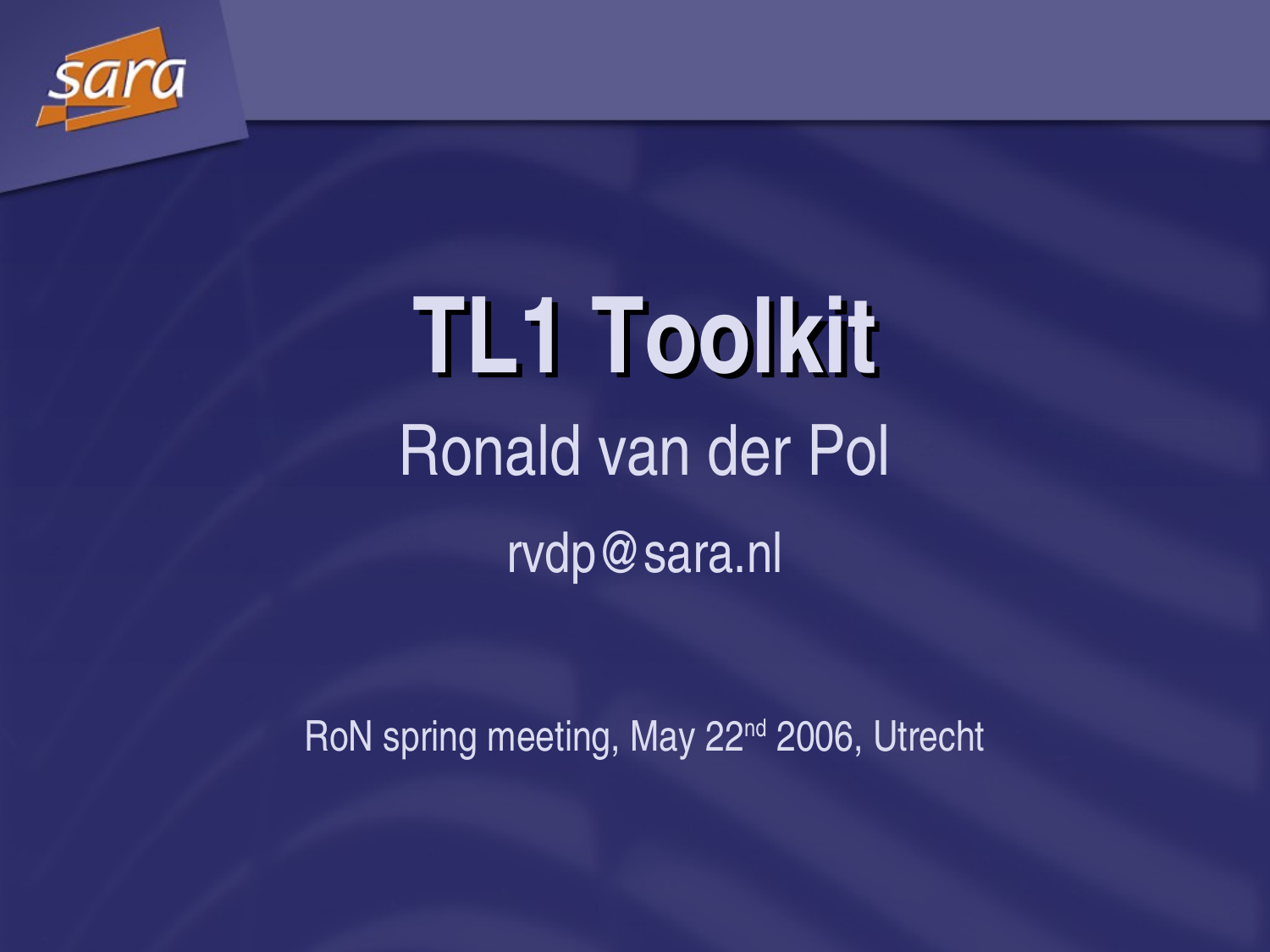

what is **TL1?**  $\sqrt{2}$ 

- what is the TL1 toolkit?  $\blacksquare$
- some implementation details  $\boldsymbol{\varphi}$
- example scripts $\overline{\phantom{a}}$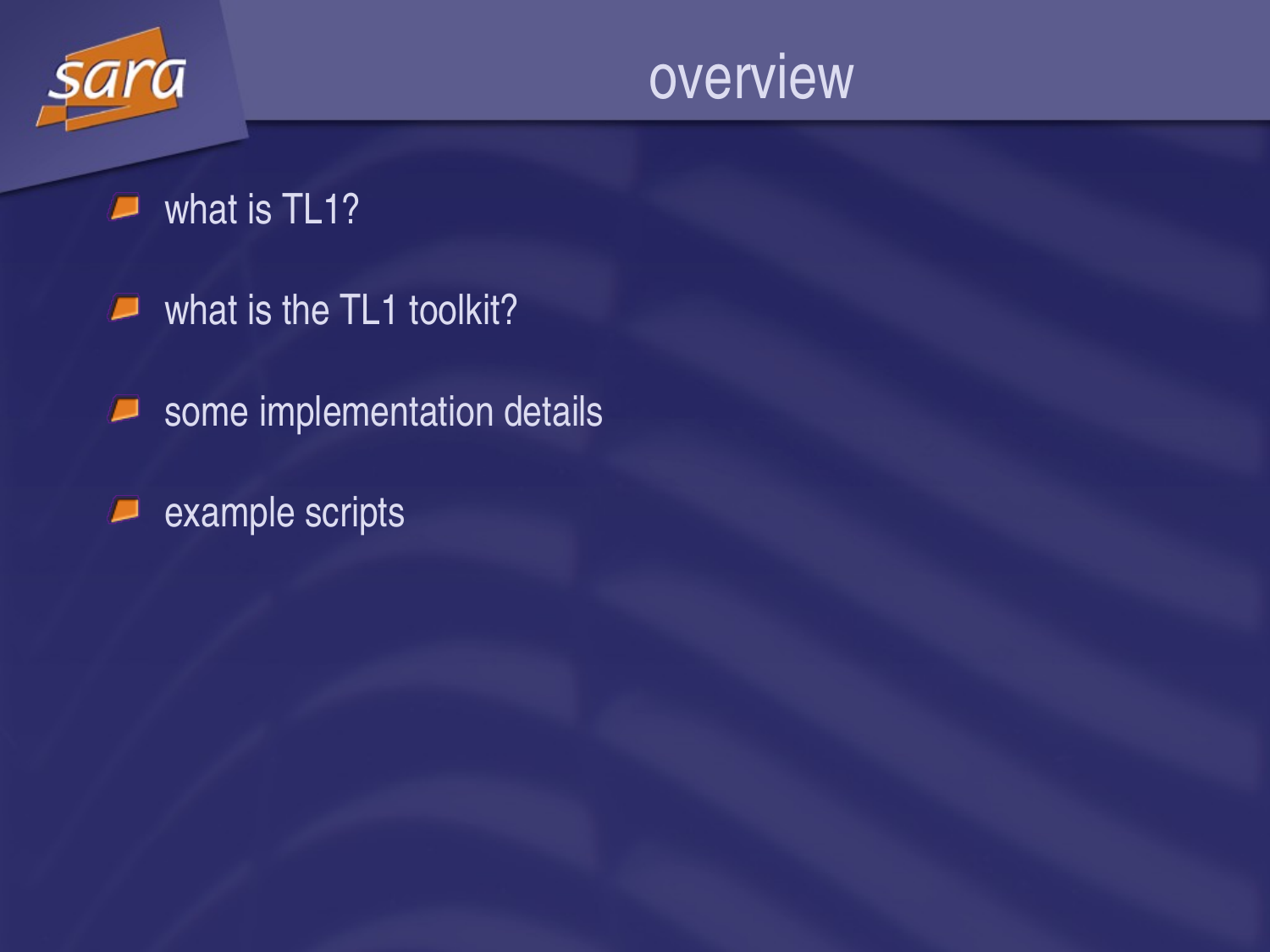

- Transaction Language 1 developed by Bellcore (Telcordia)
- management language for telecom equipment
- industry standard sold by Telcordia Technologies
- messages are plain ASCII text
- machine-man and machine-machine interface
- widely used (in telecom world)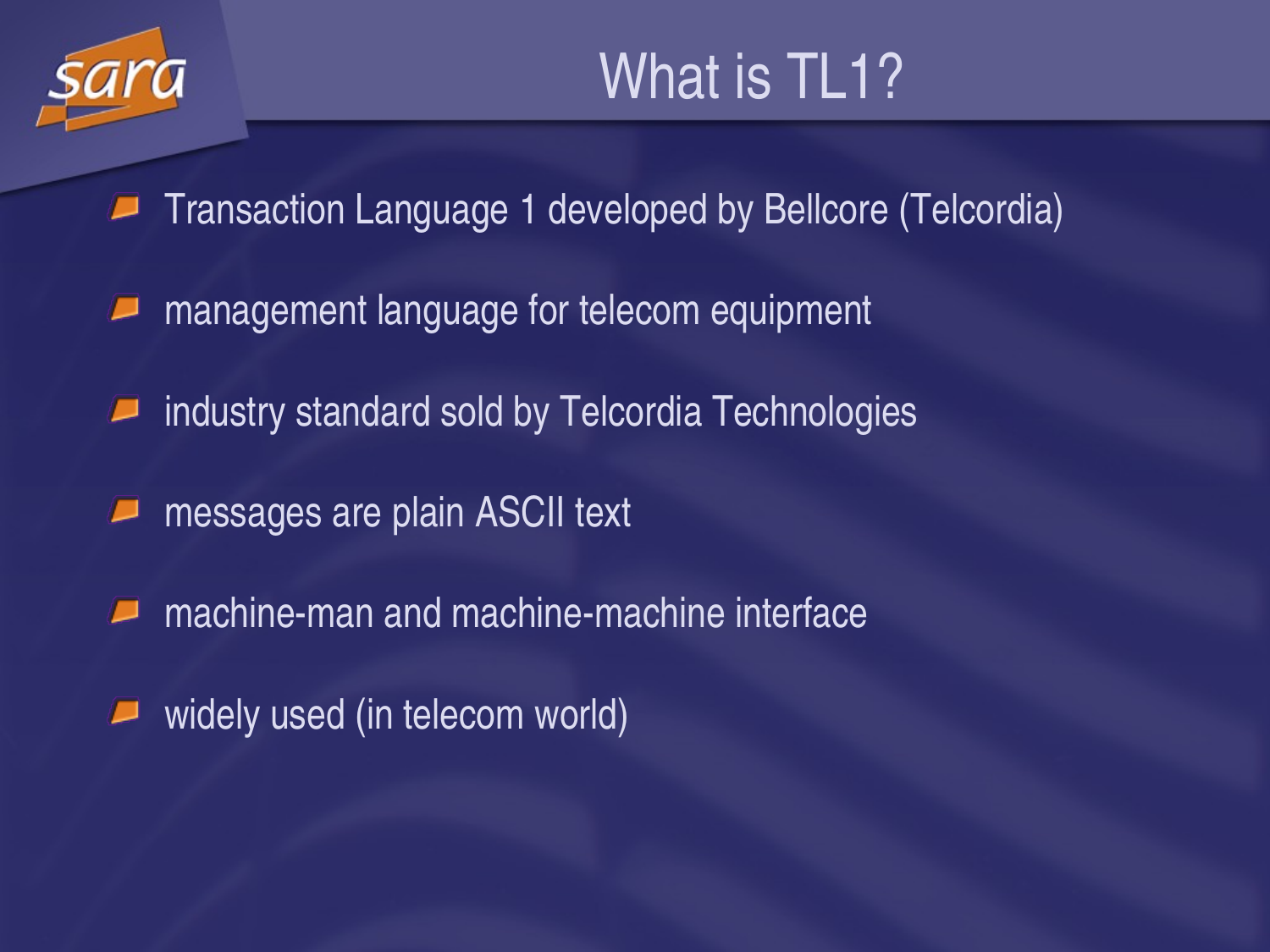

### TL1 disadvantages

### horrible syntax

- TL1 is typically hidden by Network Management Systems  $\overline{\phantom{a}}$
- NMS usually have GUI  $\overline{\phantom{a}}$
- Works well for incident management  $\overline{\phantom{a}}$
- Not enough for daily management tasks  $\Box$

scripting needed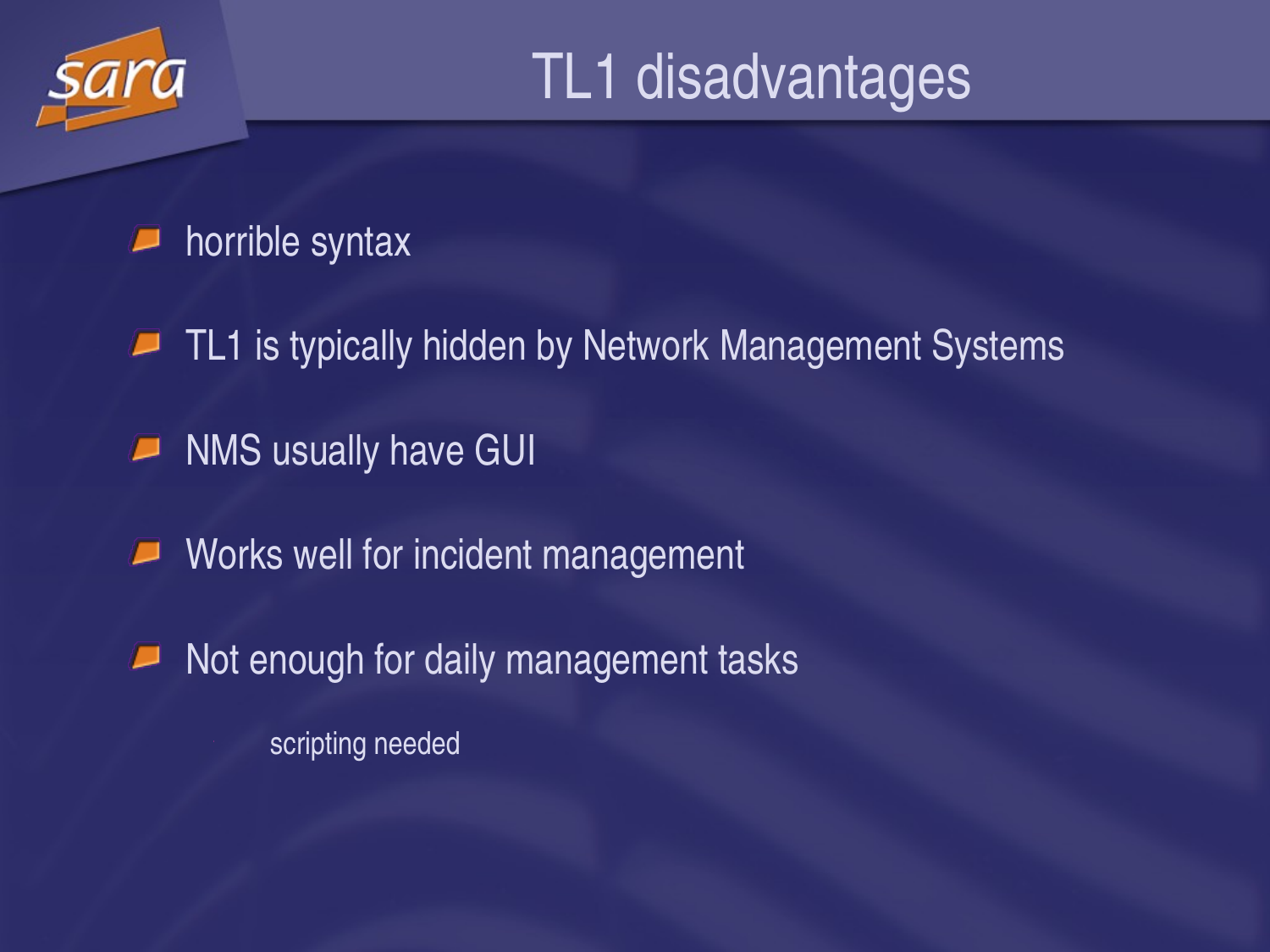

### TL1 session example

```
< ACT-USER:"Asd001A_OME1T":NAAM:42:::IP 42
```

```
\prec
```
"Asd001A\_OME1T" 06-05-21 09:17:11

M 42 COMPLD

```
< RTRV-OM-ETH:"Asd001A_OME1T":ETH-1-1-3:42::;IP 42
```

```
\prec
```
;<br>;

```
"Asd001A_OME1T" 06-05-21 09:17:47
```
M 42 COMPLD

"ETH-1-1-

3::INFRAMES=0,INFRAMESERR=0,INOCTETS=0,INDFR=0,INFRAMESDISCDS=0,INPAUSEFR=0,INCFR=0,F RTOOSHORTS=0,FCSERR=0,FRTOOLONGS=0,FRAG=0,JAB=0,SYMBOLERR=0,OUTFRAMES=0,OUTFRA MESERR=0,OUTOCTETS=0,OUTFRAMESDISCDS=0,OUTPAUSEFR=0,OUTDFR=0,AUTONEGCYCLES=0,IN TERNALMACRXERR=0,INTERNALMACTXERR=0"

```
< CANC-USER:"Asd001A_OME1T":NAAM:42;IP 42
```
 $\prec$ 

;<br>;

;

"Asd001A\_OME1T" 06-05-21 09:18:09

M 42 COMPLD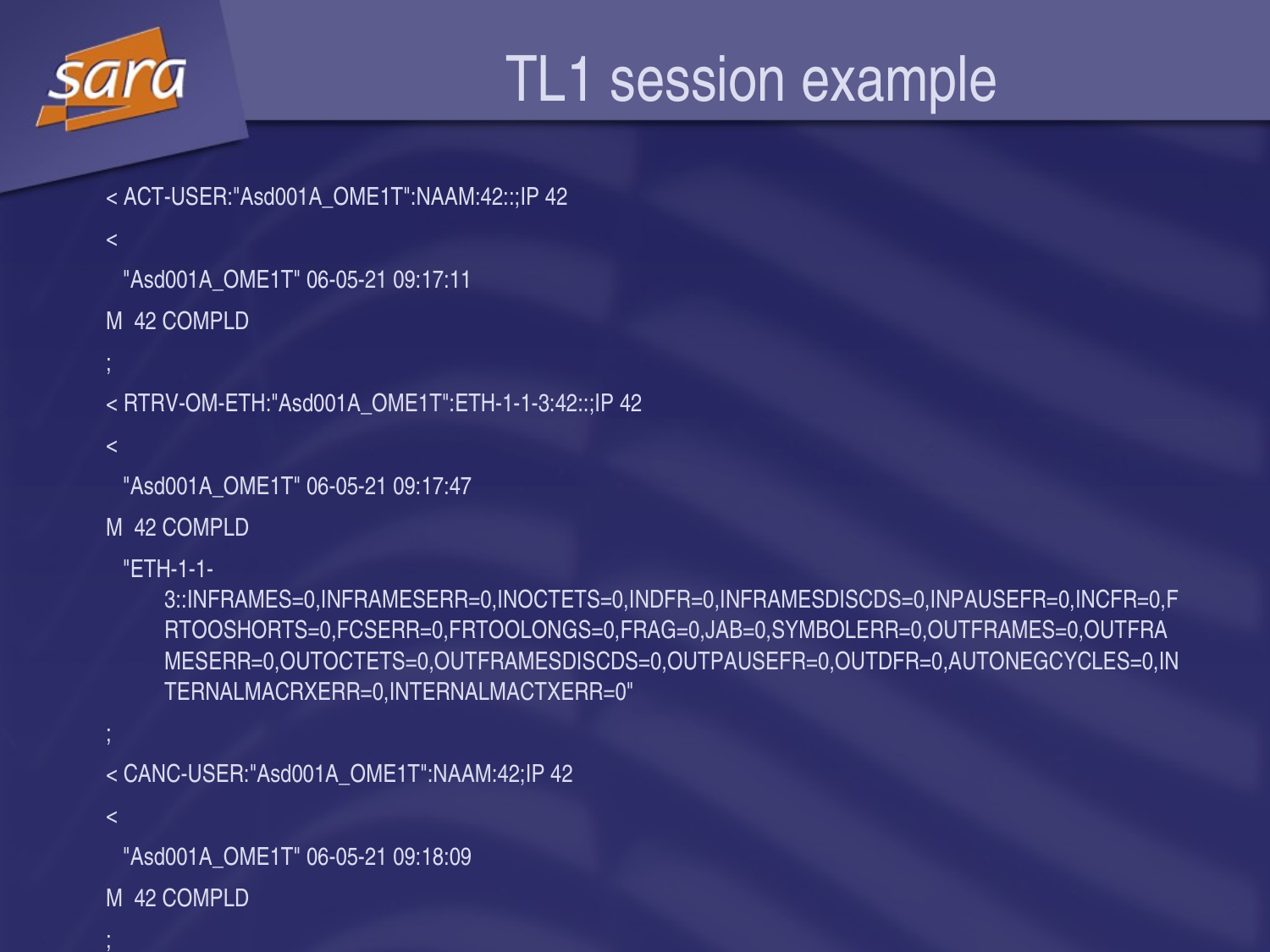

- $\blacksquare$  Perl module to communicate with TL1 capable devices
- $\blacksquare$  Hides TL1 syntax from the user
- $\blacksquare$  Parses output of the device and returns Perl data structures to the user
- **Perl because many ISPs use Perl for scripting**
- $\blacksquare$  Not an alternative for NMS, but an addition
- **Authors: Andree Toonk and Ronald van der Poll**
- Based on Perl module by Arien Vijn

needed to know exact TL1 command

no output parsing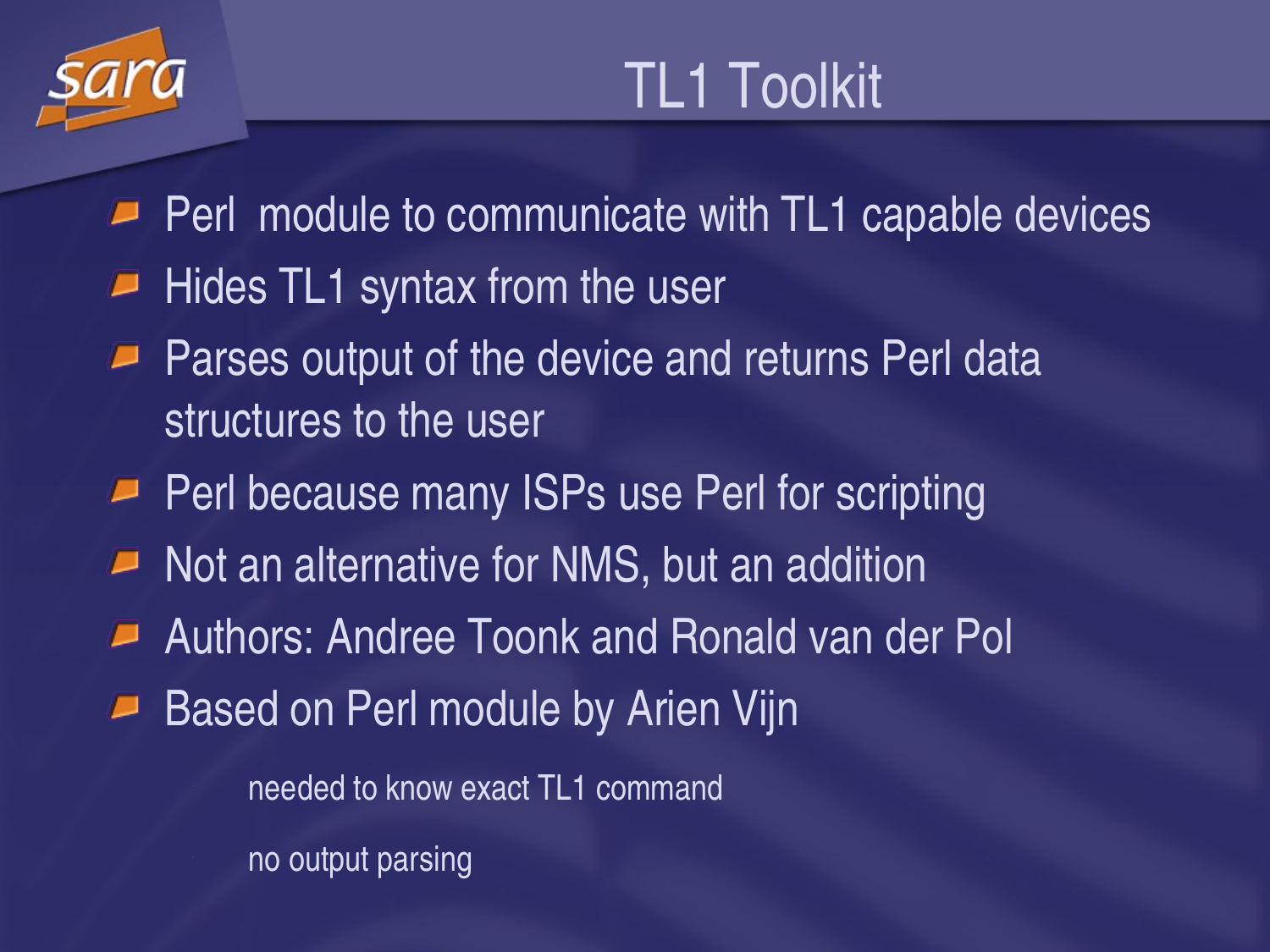

### Perl script example code

#! /usr/bin/perl -w use tl1; use strict;

my  $\$$ ne = tl1->new(hostname => "Wg001A\_OME01", username => "NAAM", password => "xxxxx"); \$ne>open();  $@$  circuits =  $\$$ ne->retrieve\_circuits(); \$ne>close();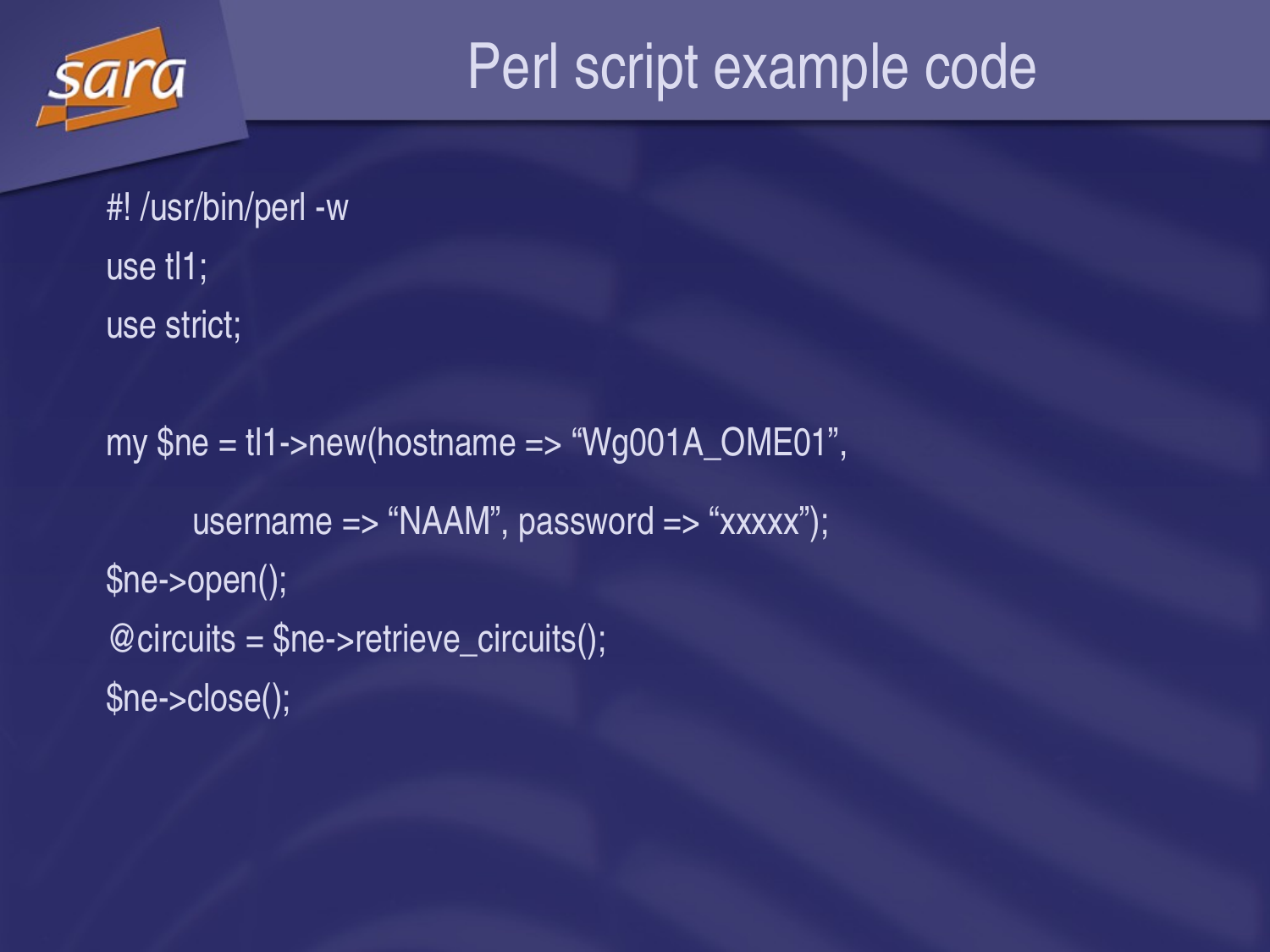

Sends the following TL1 commands:  $\boldsymbol{\varphi}$ ACT-USER::NAAM:42::; RTRV-EQPT::ALL:42; RTRV-CRS-COUNT:::42::; RTRV-CRS-STS3C::ALL:42:::DISPLAY=PROV,CKTID=ALL; CANC-USER:NAAM:42:;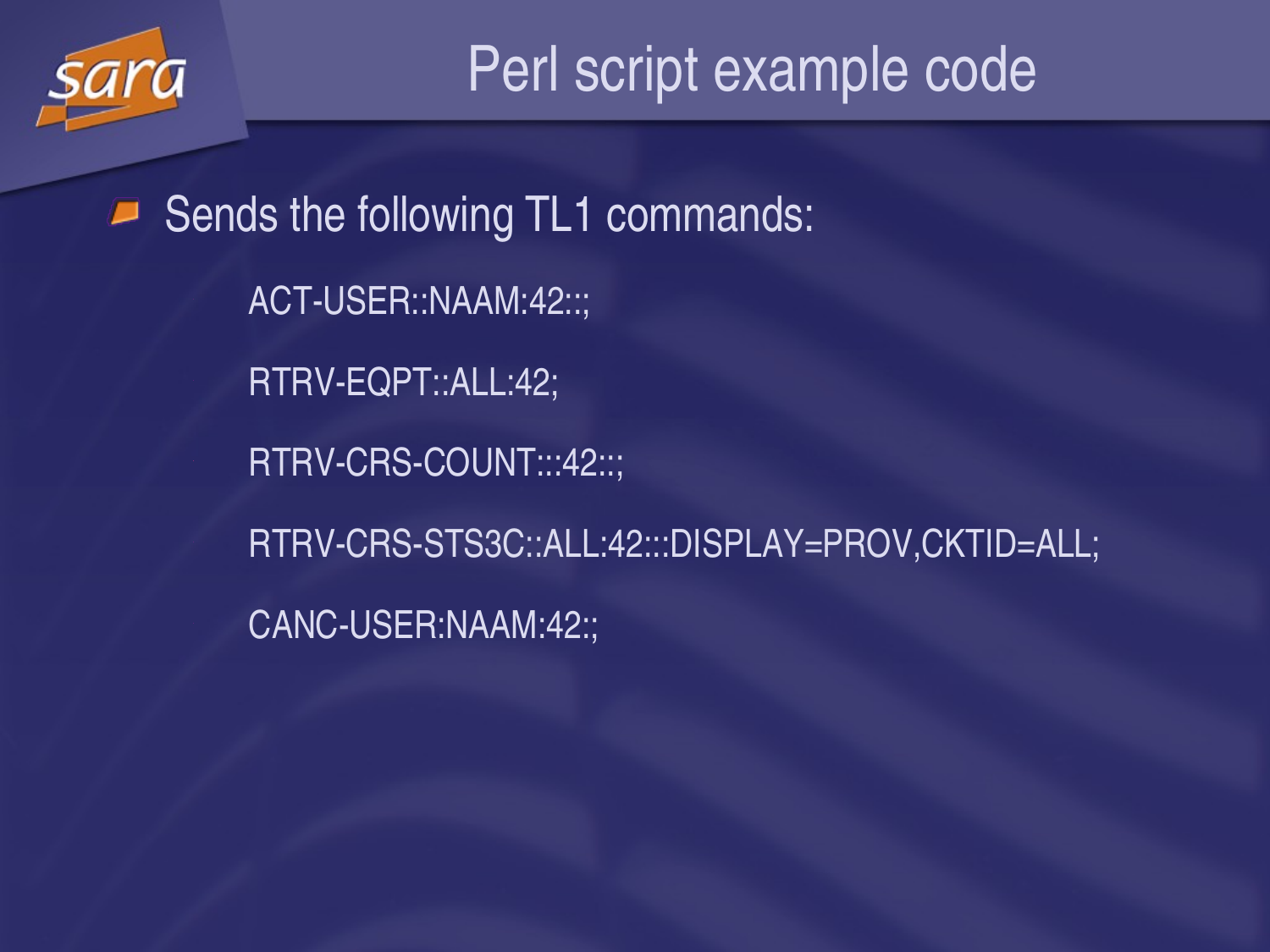

 $\,<$ 

### Perl script example code

### Ouput to parse:

< RTRV-CRS-STS3C:"Wg001A\_OME01":ALL:42:::DISPLAY=PROV,CKTID=ALL;IP 42

"Wg001A\_OME01" 06-04-28 04:48:07

M 42 COMPLD

"STS3C-1-6-1-22,STS3C-1-1-4-1:2WAY:CKTID=\"LIs001a\_Wg001a\_GE1(DLO-WUR\":" "STS3C-1-6-1-25,STS3C-1-1-4-4:2WAY:CKTID=\"LIs001a\_Wg001a\_GE1(DLO-WUR\":" "STS3C-1-6-1-28,STS3C-1-1-4-7:2WAY:CKTID=\"LIs001a\_Wg001a\_GE1(DLO-WUR\":" "STS3C-1-9-1-190,STS3C-1-1-2-1:2WAYPR:SWMATE=STS3C-1-6-1-190,CKTID=\"Lw001A\_Wg001A\_GE1(Wur-Hal) \":" "STS3C-1-9-1-1,STS3C-1-1-1-1:2WAYPR:SWMATE=STS3C-1-6-1-1,CKTID=\"Gv001A-Wg001A\_GE1(Lei-WUR) \":" "STS3C-1-9-1-31,STS3C-1-2-4-10:2WAY:CKTID=\"Lls001a\_Wg001a\_GE2(DLO-WUR)\":"

 $\geq$ 

"Wg001A\_OME01" 06-04-28 04:48:07

M 42 COMPLD

"STS3C19134,STS3C12413:2WAY:CKTID=\"Lls001a\_Wg001a\_GE2(DLOWUR)\":"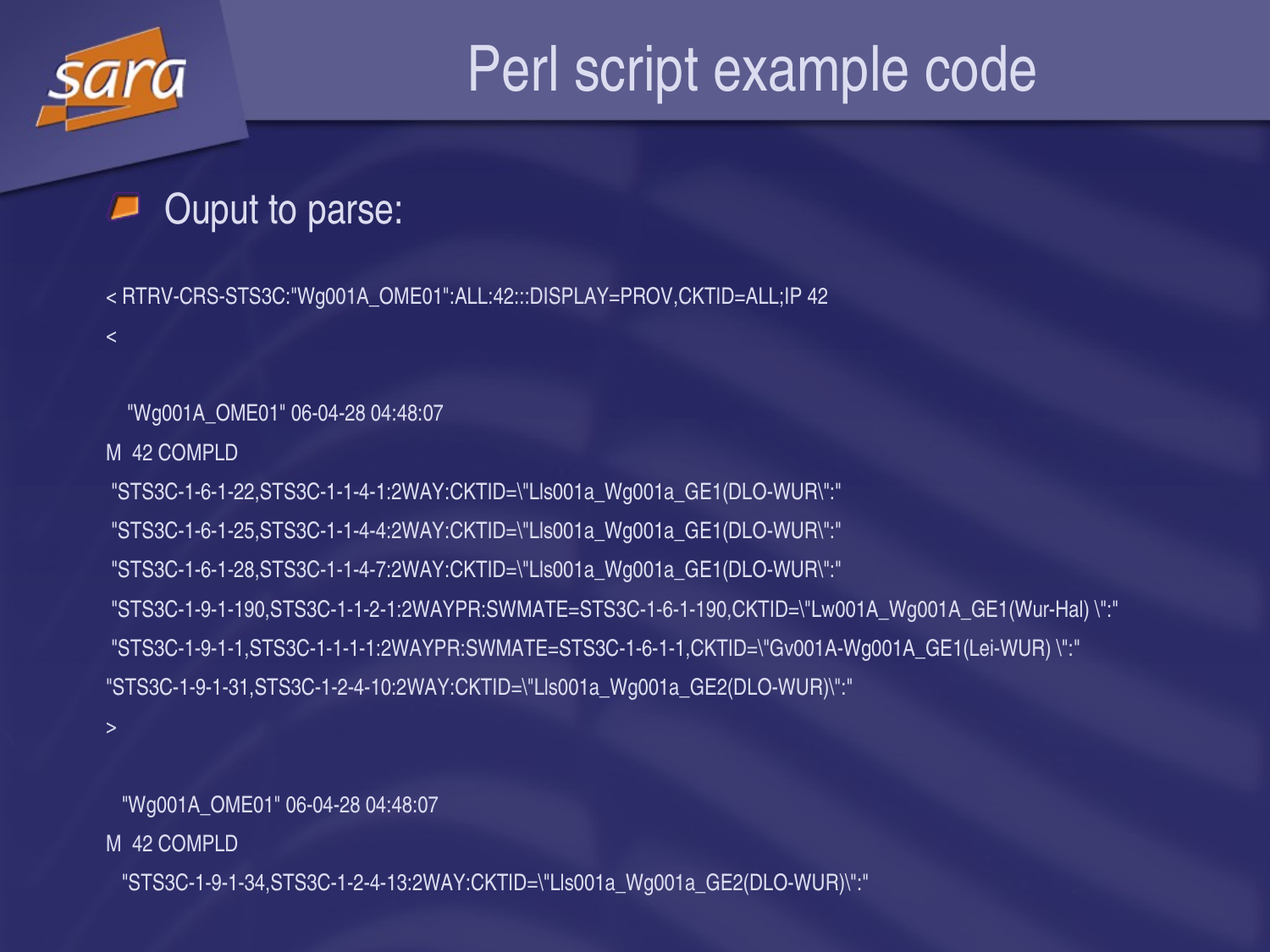

## Inside TL1 Toolkit

### Implemented as Perl module

```
# Constructor method
sub new {
     my $invocant = shift;my \text{Sclass} = \text{ref}(\text{Sinvocant}) || \text{Sinvocant};
     my \$self = \{username => 'NAAM', password => 'xxxx', type => 'ome6500',
     };
     bless( $self, $class );
     $self>{'resp_queue'} = Thread::Queue>new();
     $self>{'auto_queue'} = Thread::Queue>new();
     $self>{'acmd_queue'} = Thread::Queue>new();
     return $self;
```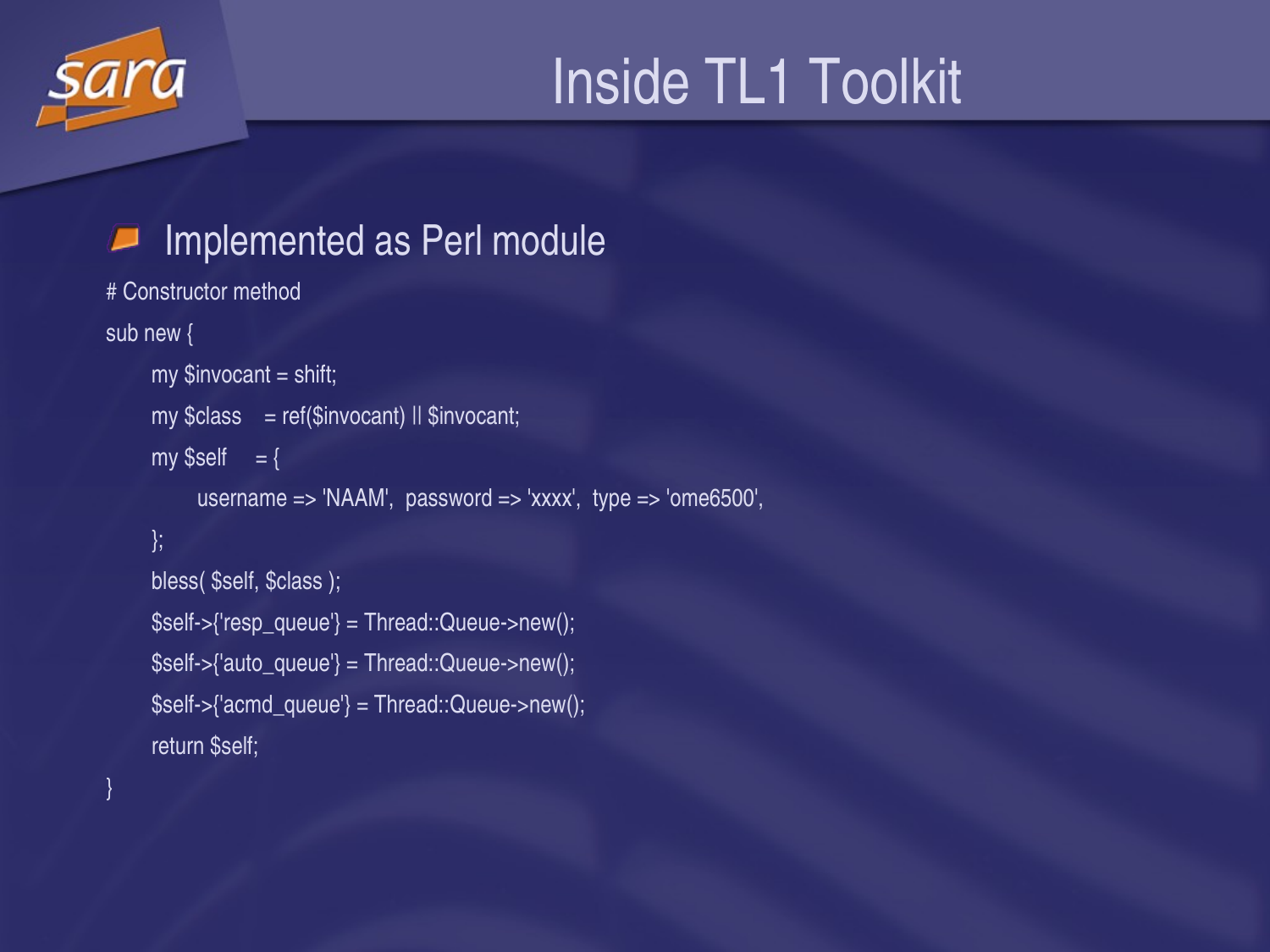



```
sub open {
     my (\$self) = @;
     $self>{'socket'} = new IO::Socket::INET>new(
           Proto => 'tcp', PeerAddr => $self>{'hostname'}, PeerPort => $self>{'peerport'}
      ) or \text{\$con} = 0;
     # Handle alarms
     if ( defined( $self-<'auto_code'} ) ) {
           \text{Sself} > \{\text{'auto\_thread'}\} = \text{async} \{ \text{Sself} > \text{auto\_thread}(); \}}
     # Start receiver
     $self-<'receiver_thread'} = async { $self->receiver_thread(); };
     # Async commands
     $self~>{'async_cmd_thread'} = async { $self~>async\_cmd_thread(); };
     # login
     my $result = $self->login();
```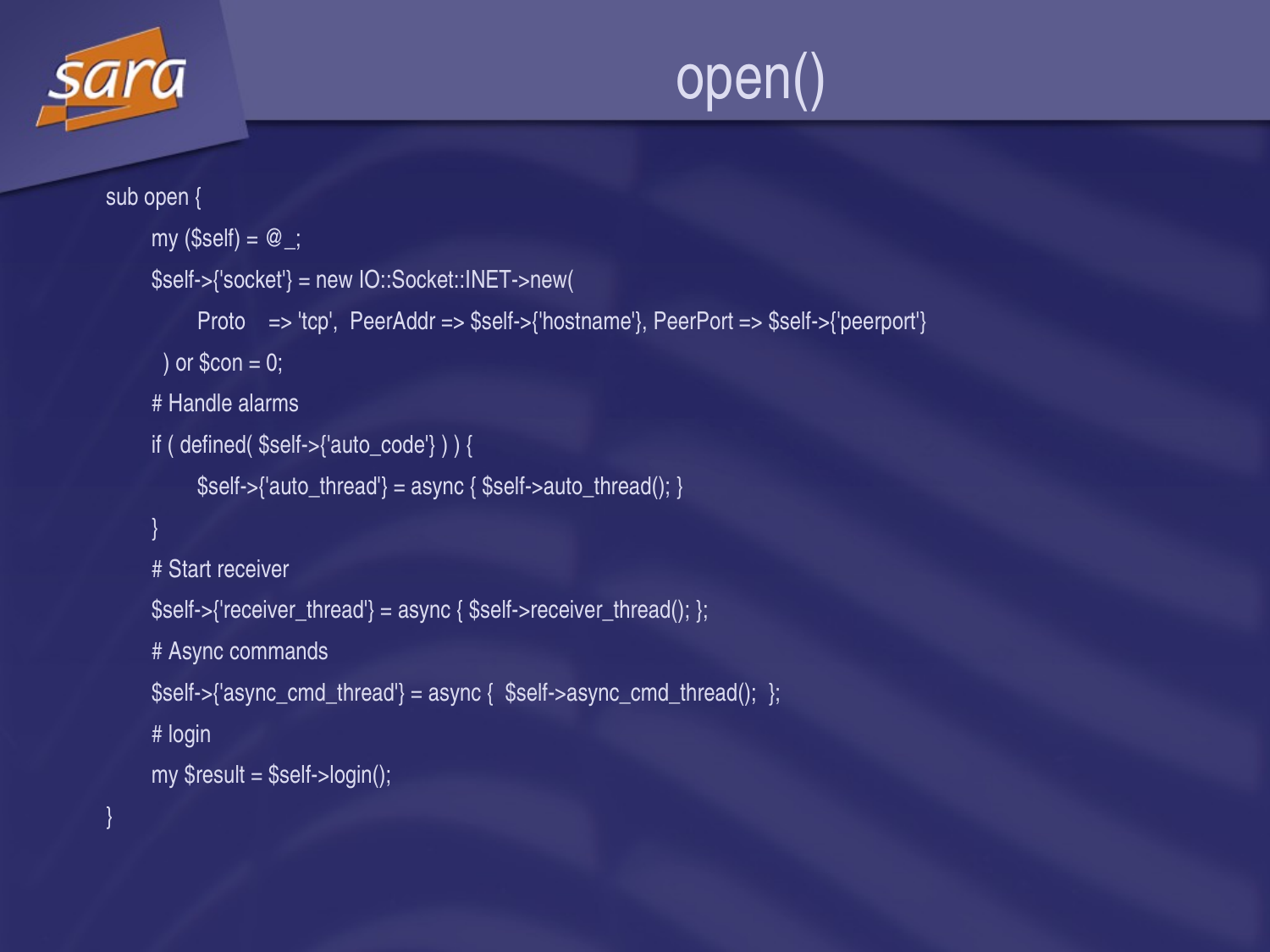### receiver\_thread()

```
sub receiver_thread {
     while (<$socket>) {
          # a line with a ; only means the end of a response
          /<sup>\land</sup>;/ && ($state =~ /autolresponse/) && do {
               my @ resp : shared = @ response;
               $self>{'resp_queue'}>enqueue( \@resp )
          }
          # start of an autonomonous message (alarm)
          /^(\*C|\*\*|\* |A ) (\d{1,10}) (.*)/ && do {
               \$state = 'auto';}
          # start of a response
          /^M (.*) (COMPLDIPRTLIDENY)/ && do {
               $state = 'response';
          }
```
}

}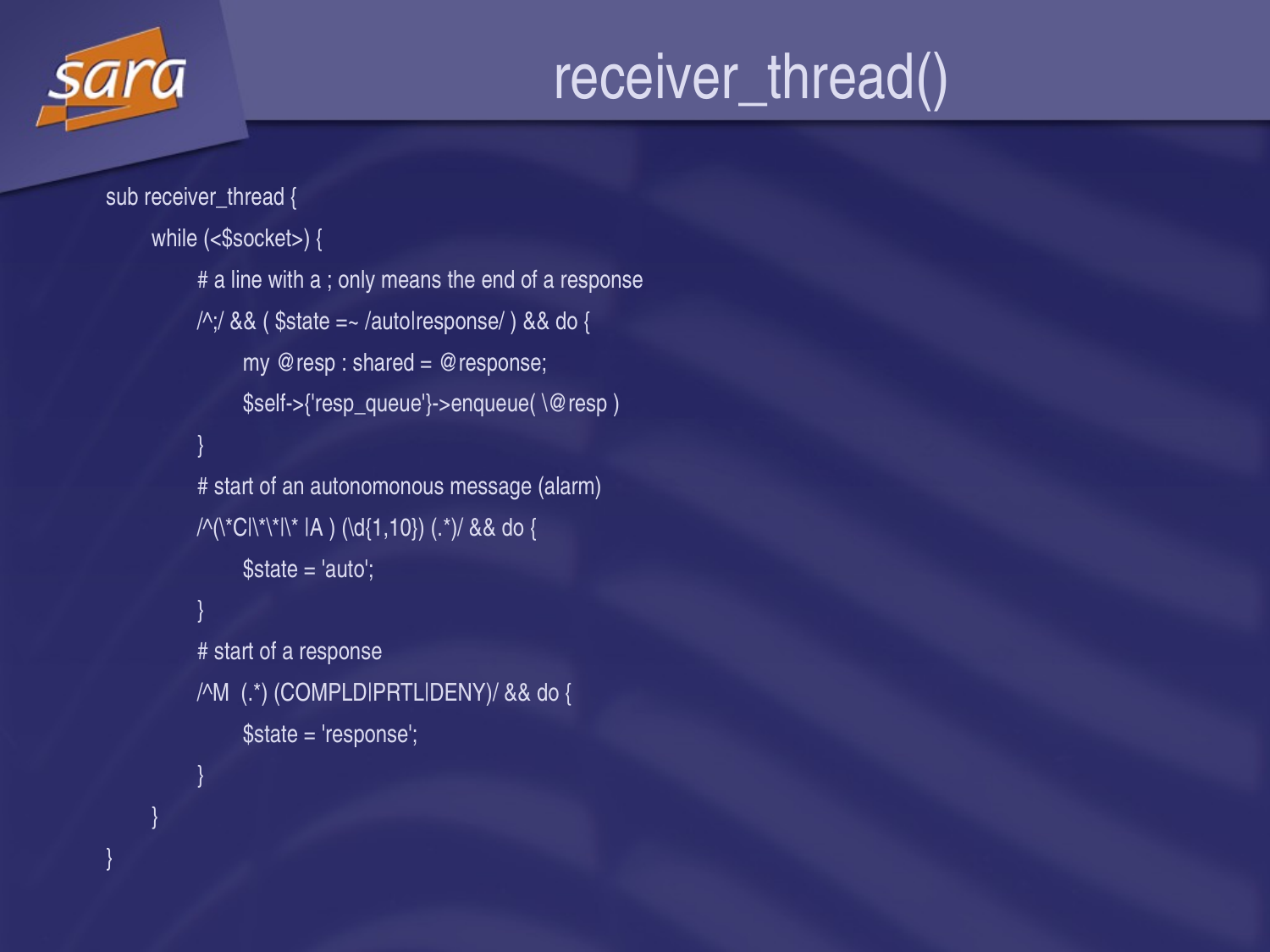

### part crossconnect script

my  $\$$ ne = tl1->new(); if  $(\$ne->open() == 0)$  { next;}  $@$  out =  $@$ ne->retrieve\_circuits(); \$ne->close(); # Close Connection my \$row; for \$row (@out) { # \$row is an array with all circuit properties if (check\_circuit(\$host, \$row)) { print "updating circuit \$host\n"; update\_circuit(\$host, \$row); } else { print "inserting circuit \$host\n"; insert\_circuit(\$host, \$row); }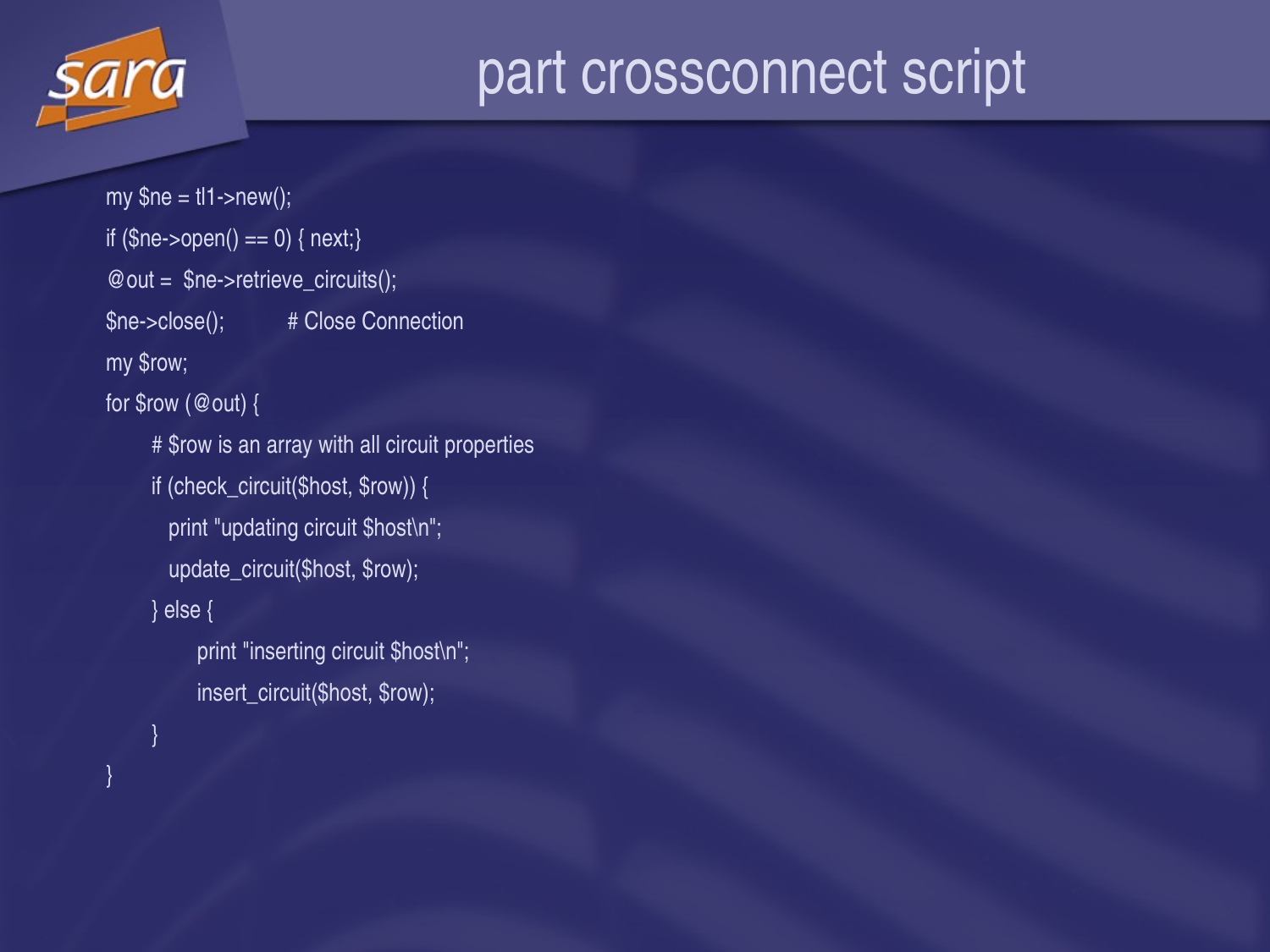

### retrieve\_circuits()

#### returns an array of arrays, each row has:  $\Box$

id bandwidth beginslot beginsubslot beginport beginfromsts begintosts endslot endsubslot endport endfromsts endtosts swmateslot swmatesubslot swmateport swmatefromsts swmatetosts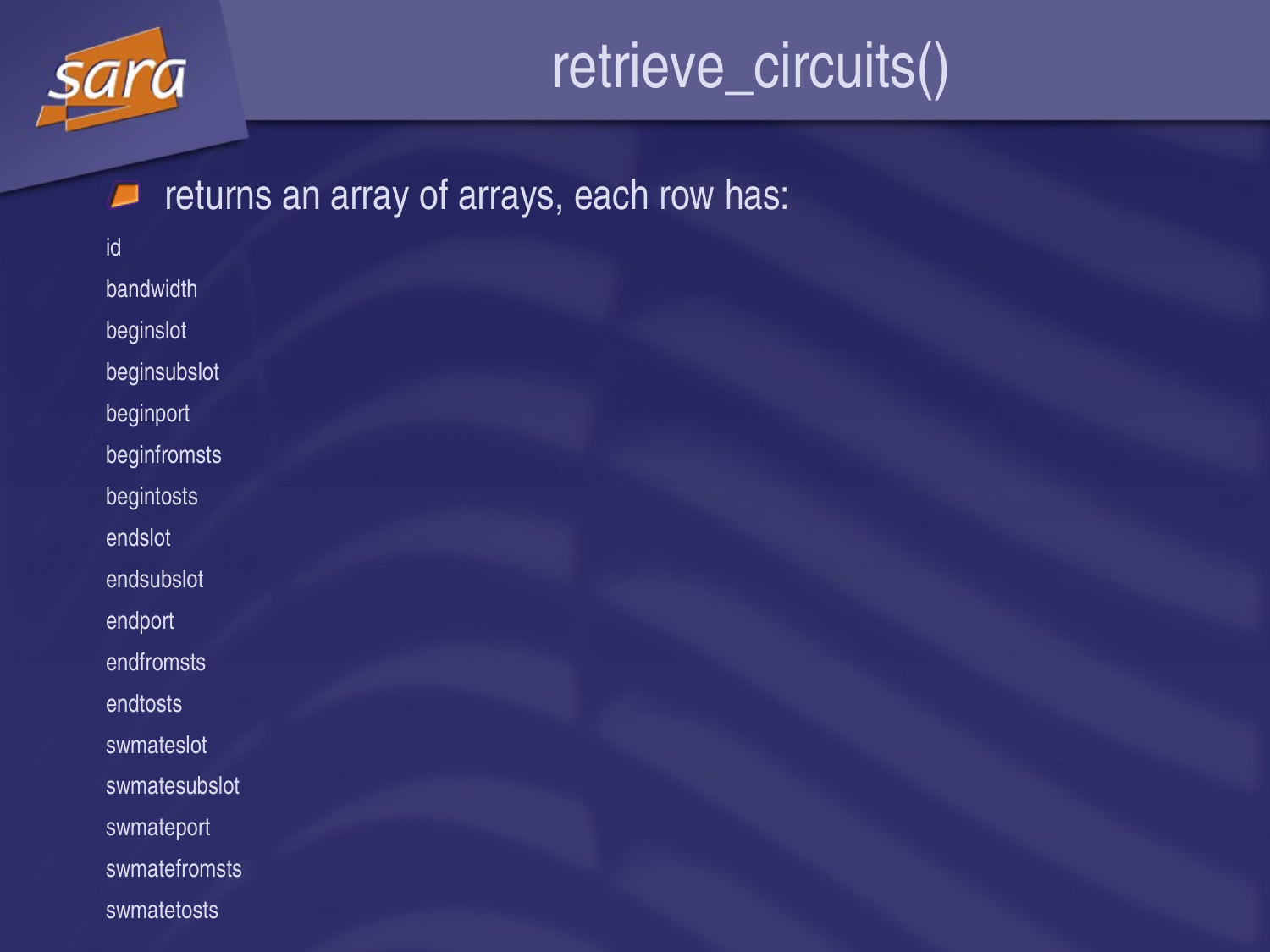

## retr\_swversion()

```
sub retr_swversion {
     my ($self ) = @_{-};
     my $swversion;
     my $socket = $self>{'socket'};
     print $socket "RTRV-SW-VER:::3;\n";
     my $resp = $self->{'resp_queue'}->dequeue();
     my $n = 0;while (defined($resp>[$n])) {
          # SHELF1:REL0200Z.HQ
          if (\$resp->[\$n] = ~ / "SHELF-1:(\w +).^{*'}') {
               $s<sub>w</sub>version = $1;}
          $n++;}
     return $swversion;
```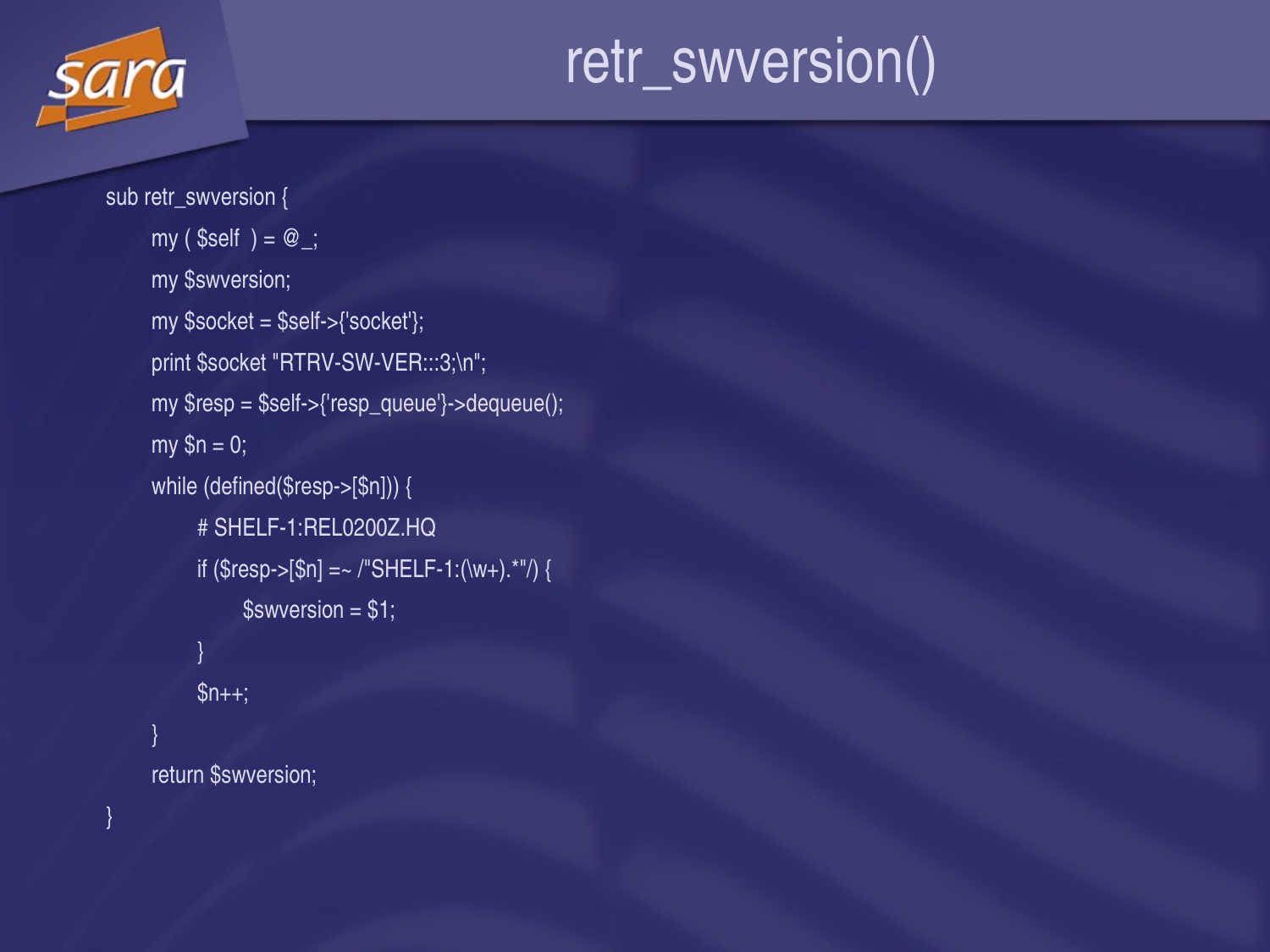

*All local demo data, not real network info* ■ SURFnet6 crossconnect info

Netherlight alarm info  $\overline{\phantom{a}}$ 

**D** OME6500 configuration info

syslog  $\boldsymbol{\varphi}$ 

MRTG $\Box$